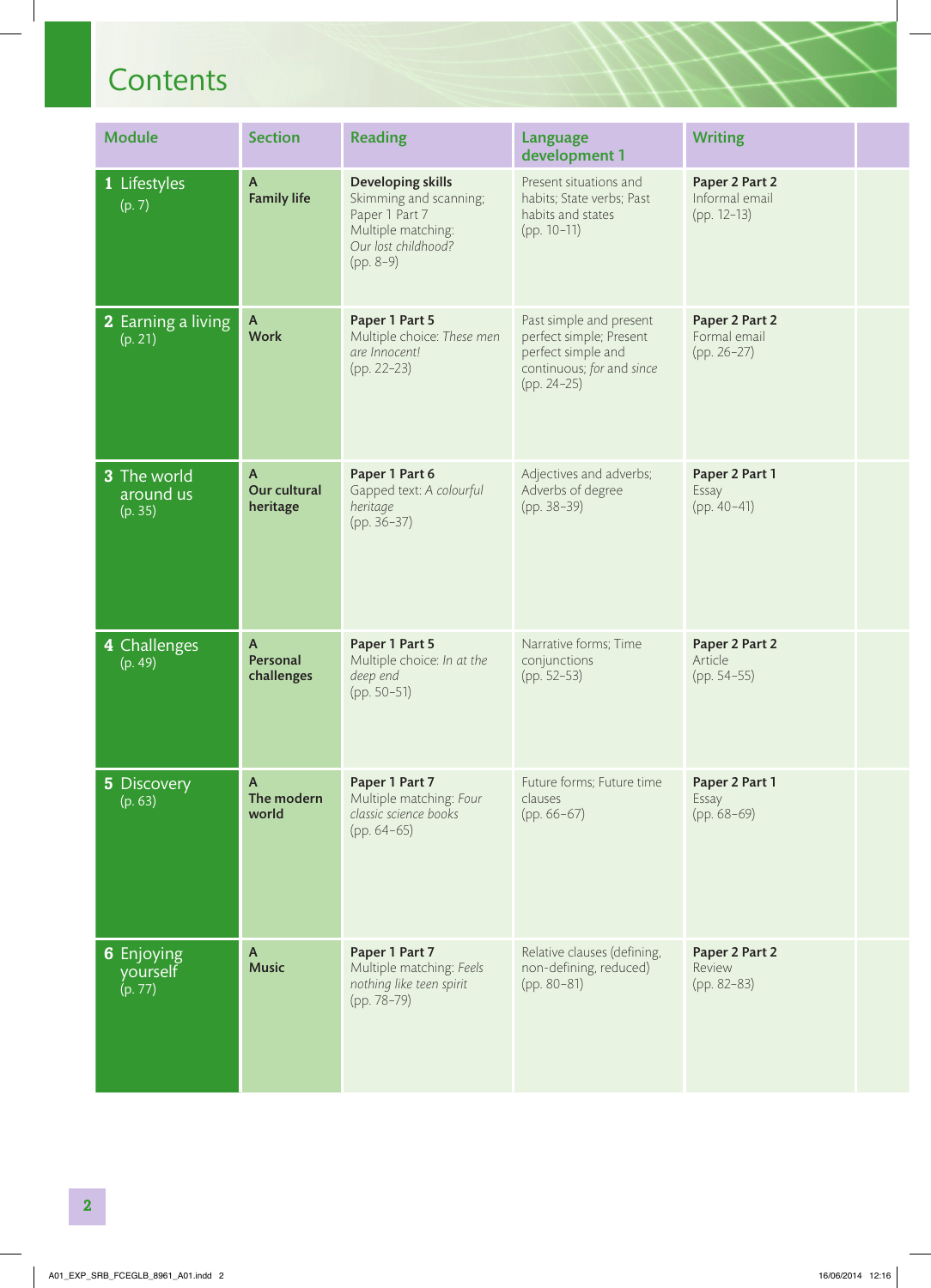| <b>Section</b>                                   | <b>Speaking</b>                                                                                                | <b>Listening</b>                                                                                                                    | <b>Use of English 1</b><br>and 2                                                                                                                                        | Language<br>development 2                                                           | <b>Language</b><br>development 3                                                                   |
|--------------------------------------------------|----------------------------------------------------------------------------------------------------------------|-------------------------------------------------------------------------------------------------------------------------------------|-------------------------------------------------------------------------------------------------------------------------------------------------------------------------|-------------------------------------------------------------------------------------|----------------------------------------------------------------------------------------------------|
| $\, {\bf B}$<br><b>Customs and</b><br>traditions | <b>Developing skills</b><br>Comparing photos<br>Vocabulary: Special<br>occasions<br>$(pp. 14-15)$              | Developing skills<br>Listening for gist;<br>Listening for specific<br>information<br>Paper 3 Part 3<br>Multiple matching<br>(p. 16) | Paper 1 Part 4<br>Key word<br>transformations<br>(p. 18)<br>Paper 1 Part 1<br>Multiple-choice<br>cloze: Hospitality<br>(p. 19)                                          | Comparatives<br>and superlatives;<br>Modifying adjectives<br>and adverbs<br>(p. 17) | Adjective + noun<br>collocations; Phrasal<br>verbs with up and<br>down<br>(p. 20)                  |
| B<br><b>A</b> learning<br>experience             | Paper 4 Part 3<br>Collaborative task<br>Vocabulary:<br>Education<br>$(pp. 28-29)$                              | Paper 3 Part 4<br>Multiple choice<br>(p. 30)                                                                                        | Paper 1 Part 2<br>Open cloze: Albert<br>Einstein<br>(p. 31)<br>Paper 1 Part 3<br>Word formation:<br>Remembering for<br>exams<br>(p. 33)                                 | Articles; some/any,<br>something/anything<br>(p. 32)                                | Forming adjectives;<br>Phrasal verbs:<br>Education<br>(p. 34)                                      |
| B<br>Our natural<br>heritage                     | Paper 4 Part 2<br>Long turn<br>Vocabulary: Animals<br>$(pp. 42-43)$                                            | Paper 3 Part 2<br>Sentence<br>completion<br>(p. 44)                                                                                 | Paper 1 Part 2<br>Open cloze:<br>Predicting<br>earthquakes<br>(p. 45)<br>Paper 1 Part 1<br>Multiple-choice<br>cloze: Groundhog<br>Day<br>(p. 47)                        | -ing forms and<br>infinitives<br>(p. 46)                                            | Nouns and<br>adjectives: The<br>weather<br>(p. 48)                                                 |
| $\, {\bf B}$<br><b>Sport</b>                     | Paper 4 Part 3<br>Collaborative task<br>Vocabulary: Sports<br>$(pp. 56-57)$                                    | Paper 3 Part 3<br>Multiple matching<br>(p. 58)                                                                                      | Paper 1 Part 4<br>Key word<br>transformations<br>(p. 60)<br>Paper 1 Part 1<br>Multiple-choice<br>cloze: Parkour<br>(p. 61)                                              | Quantity;<br><b>Determiners</b><br>(p. 59)                                          | Adjectives often<br>confused; -ing<br>and -ed adjectives;<br>Phrasal verbs with<br>take<br>(p. 62) |
| B<br><b>Technology</b>                           | Paper 4 Parts 3<br>and 4<br>Collaborative task<br>and discussion<br>Vocabulary:<br>Technology<br>$(pp. 70-71)$ | Paper 3 Part 2<br>Sentence<br>completion<br>(p. 72)                                                                                 | Paper 1 Part 4<br>Key word<br>transformations<br>(p. 73)<br>Paper 1 Part 3<br>Word formation: The<br>discovery of penicillin;<br>'Lucy' and 'Lucy's<br>baby'<br>(p. 75) | Reflexives;<br>Structures with<br>question words<br>(p. 74)                         | Forming nouns;<br>Phrasal verbs with<br>come<br>(p. 76)                                            |
| B<br>Art and<br>entertainment                    | Paper 4 Part 2<br>Long turn<br>Vocabulary: Art and<br>entertainment<br>$(pp. 84-85)$                           | Paper 3 Part 1<br>Multiple choice<br>(p. 86)                                                                                        | Paper 1 Part 2<br>Open cloze: The<br>Edinburgh Festival<br>(p. 87)<br>Paper 1 Part 3<br>Word formation: The<br>perfect comedy face;<br>A serious actress<br>(p. 89)     | Adjective/Noun +<br>preposition; be/get<br>used to $+ -$ ing<br>(p. 88)             | Word formation;<br>Verb + noun<br>collocations<br>(p. 90)                                          |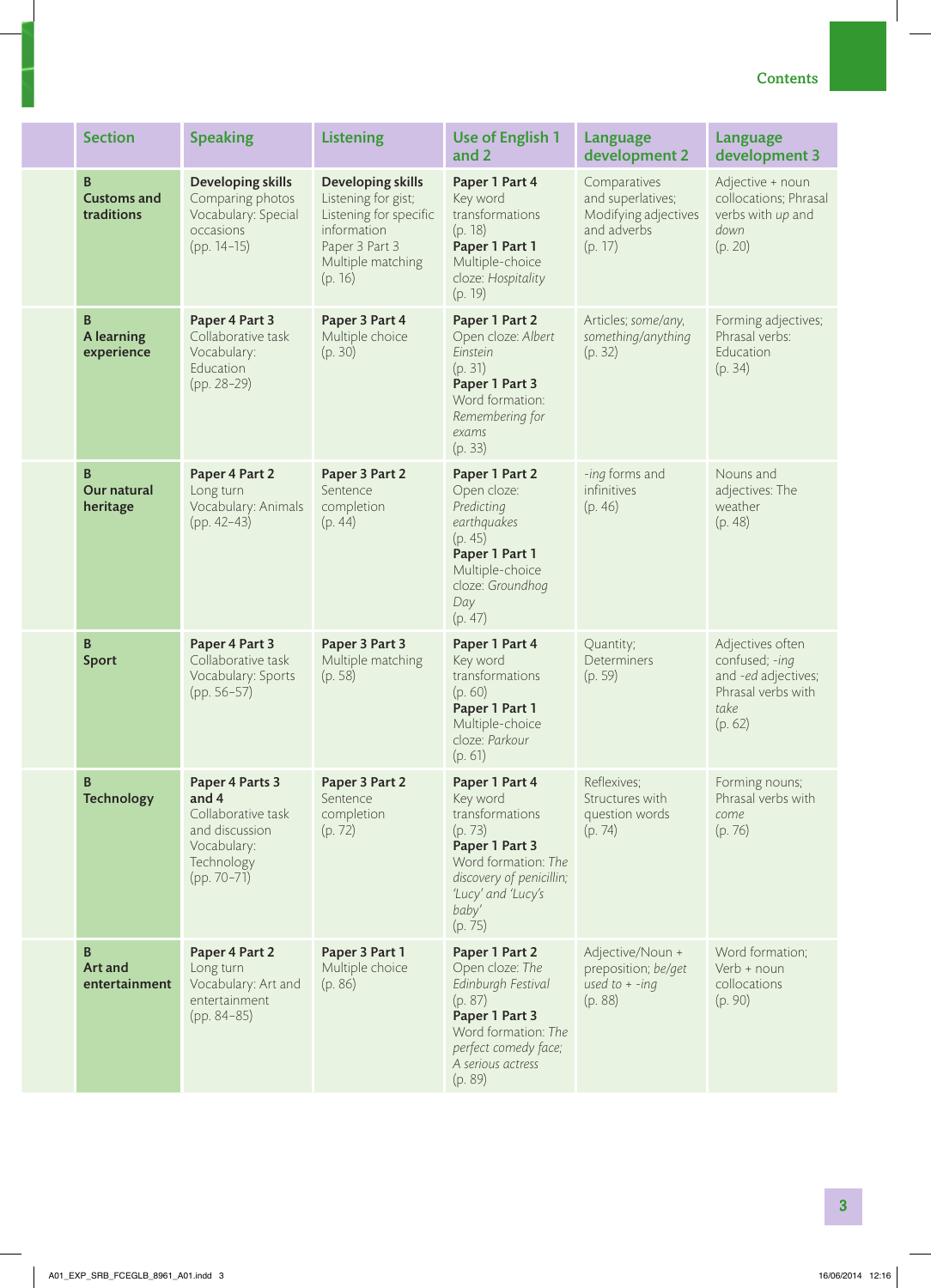| <b>Module</b>                            | <b>Section</b>                   | <b>Reading</b>                                                                                   | Language<br>development 1                                                 | <b>Writing</b>                                       |  |
|------------------------------------------|----------------------------------|--------------------------------------------------------------------------------------------------|---------------------------------------------------------------------------|------------------------------------------------------|--|
| 7 In fashion<br>(p. 91)                  | $\mathsf{A}$<br><b>Fast food</b> | Paper 1 Part 5<br>Multiple choice: The craze<br>for competitive eating<br>(pp. 92-93)            | Permission and<br>necessity; Advice and<br>recommendations<br>(pp. 94-95) | Paper 2 Part 2<br>Report<br>(pp. 96-97)              |  |
| <b>8</b> Important<br>events<br>(p. 105) | A<br><b>Relationships</b>        | Paper 1 Part 6<br>Gapped text: Meant to be<br>(pp. 106-107)                                      | Reported speech;<br>Reporting verbs<br>(pp. 108-109)                      | Paper 2 Part 1<br>Essay<br>(pp. 110-111)             |  |
| 9 The consumer<br>society<br>(p. 119)    | A<br>A matter of<br>conscience?  | Paper 1 Part 7<br>Multiple matching: Could<br>you spare some change,<br>please?<br>(pp. 120-121) | Conditionals<br>(pp. 122-123)                                             | Paper 2 Part 2<br>Article<br>(pp. 124-125)           |  |
| 10 Out and<br>about<br>(p. 133)          | $\mathsf{A}$<br><b>Travel</b>    | Paper 1 Part 5<br>Multiple choice: Welcome<br>to the USA<br>(pp. 134-135)                        | The passive<br>(pp. 136-137)                                              | Paper 2 Part 2<br>Semi-formal email<br>(pp. 138-139) |  |
| 11 Well-being<br>(p. 147)                | $\mathsf{A}$<br>Happiness        | Paper 1 Part 6<br>Gapped text: The secrets of<br>true happiness<br>(pp. 148-149)                 | Clauses of reason, purpose<br>and contrast<br>(pp. 150-151)               | Paper 2 Part 1<br>Essay<br>(pp. 152-153)             |  |
| 12 Making a<br>point<br>(p. 161)         | $\mathsf{A}$<br><b>Bookworm</b>  | Paper 1 Part 5<br>Multiple choice: The<br>talented Mr Ripley<br>(pp. 162-163)                    | Connecting ideas; Participle<br>clauses<br>(pp. 164-165)                  | Paper 2 Part 2<br>Review<br>(pp. 166-167)            |  |
| <b>Exam overview</b> $(p, 6)$            |                                  | <b>Exam reference</b> (pp. 175-181)                                                              | <b>Expert grammar</b> (pp. 182-197)                                       | <b>Expert writing</b> (pp. 198-207)                  |  |